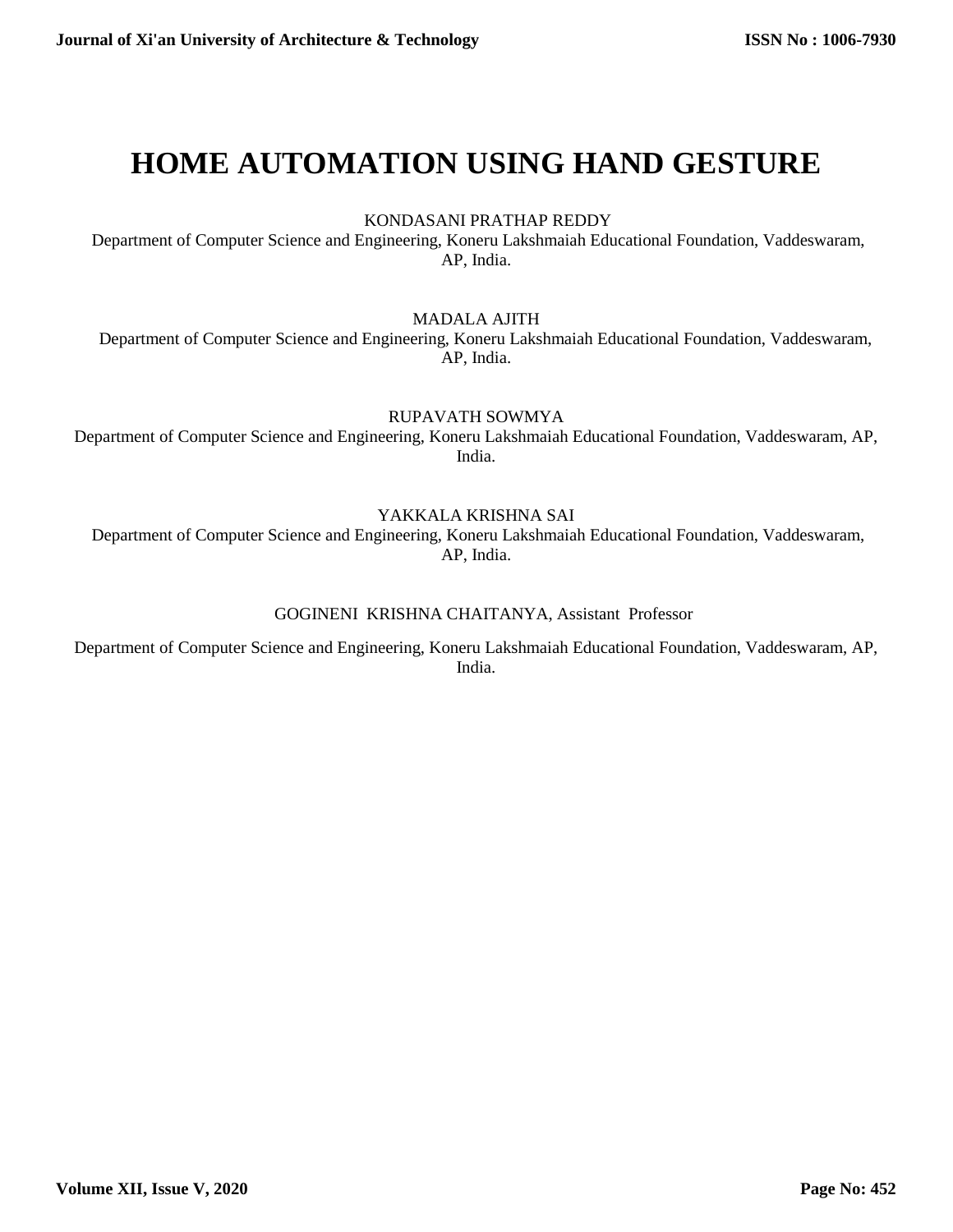## **ABSTRACT**

Varity of apparatuses have been introduced in a house with the advancement of social economy and fast increment in the requirements of the individuals. There is an issue in the administration and control of these apparatuses in order to meet the solace, wellbeing and security at home. To beat this issue a savvy control-based framework has been proposed. At the point when we talk about Internet of things (IoT), there are enormous quantities of particular gadgets which are associated all through various frameworks. These frameworks give open stage to every single computerized gadget getting to information from such frameworks. Along these lines, it turns out to be very hard to structure such a framework for IoT which can deal with enormous grouping of gadgets and furthermore advancements like connection layer related to it. To interface such a modern system on IoT one have to have focal (server could be made over Wi-Fi organize) which can encourage every single advanced mobile phone, tablets and other computerized gadgets. The ongoing innovation in home robotization gives security, wellbeing and agreeable life at home. That is the reason in the serious condition and quick world, home computerization innovation is required for each individual. This purposed home mechanization innovation gives savvy observing and control of the home apparatuses just as entryway authorization framework for connection between the guest and home/office proprietor. The control and observing the status (ON/OFF of the machines) have been executed utilizing numerous ways, for example, The Internet, electrical switch, and Graphical User Interface (GUI) interface. The framework has minimal effort plan, easy to understand interface, and simple establishment in home or multi-reason building. Utilizing this innovation, the shopper can decrease the wastage of electrical force by normal checking of home machines or the best possible ON/OFF planning of the gadgets

# **Keywords: Home automation, gesture, IOT, accelerometer.**

#### **1. Introduction:**

IoT is the inter connection of the devices or any other embedded system that comprises of sensors, software's, electronics which enables these devices to exchange each other's data. IoT has made a fundamental change in working of all the industries from healthcare to agriculture. In a time span of few years all these industries will be connected to each other. With such inter connections among the industries it will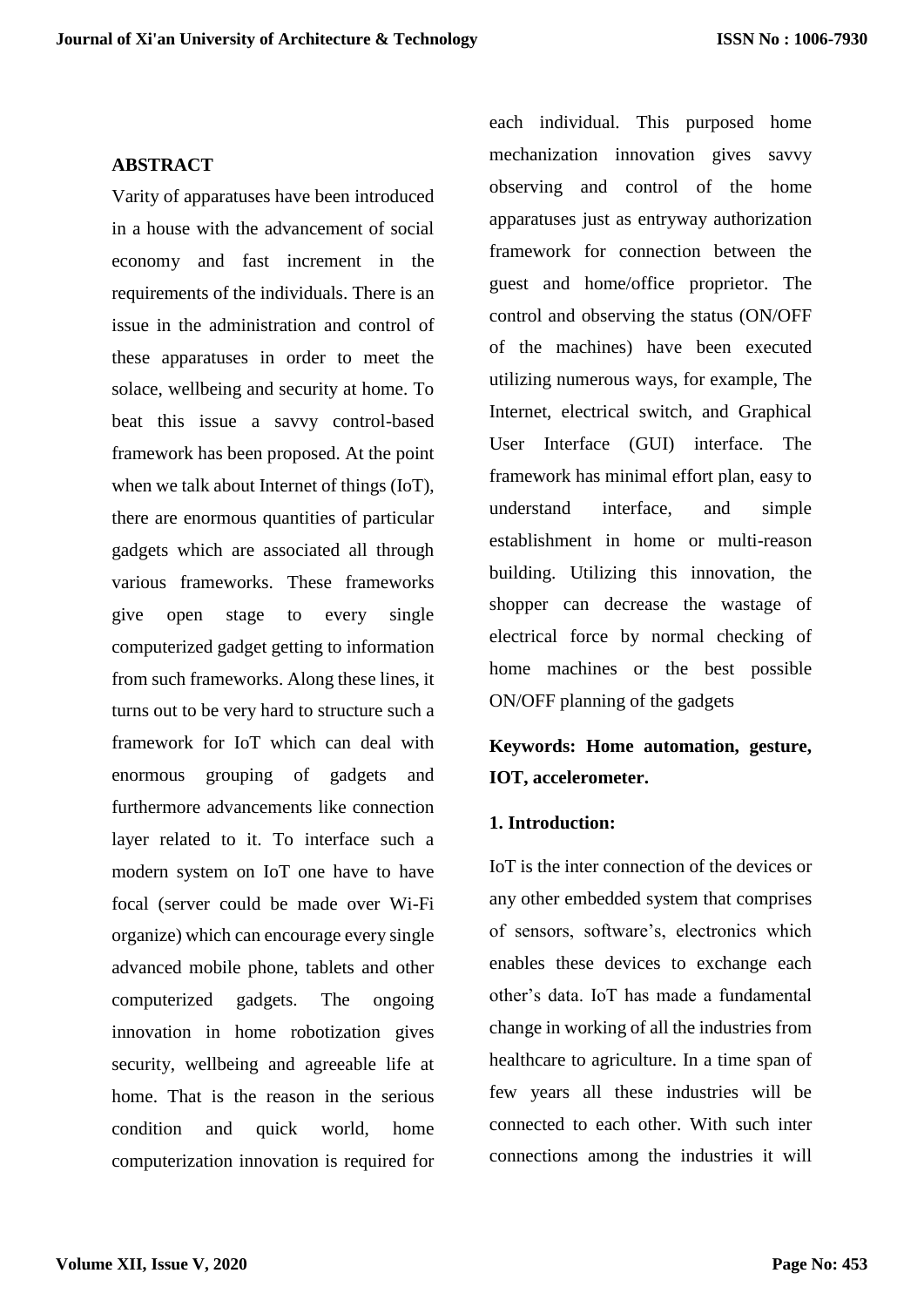become more difficult to store data over the internet because of the large amount of data for which new ways of storing and transmitting data has to be encountered. Inter connection among these devices will result in guiding to automation in every field expanding to the concept of smart cities. These devices with the help of existing technologies are capable of collecting the useful data and then exchanging the data with other devices "Home Automation" is an example of such technology existing in the market. According to the survey conducted by Gartner, there will be nearly 20.8 billion devices on the IoT by 2020. Various applications of IoT are as follow: Environmental Monitoring, it generally uses sensors to help in environmental protection like monitoring of water quality, air quality, soil conditions, monitoring the endangered species by following their movements and their habitats. In case of natural disasters like earthquakes and tsunami, early warning systems can be used to reduce or minimize the impact and provide a better aid. Another application of IoT can be infrastructure management, in this rural and urban infrastructure such as railway tracks, bridges can be monitored. This IoT infrastructure can be used to monitor the events that cause the change in the structure that makes it more risky, it can also help in organising the repair activities

at regular intervals. Many other applications of IoT are agriculture, weather predictions can help the farmers to improve and innovate new farming methods and techniques. Energy Management, Medical and healthcare are other few application of IoT.

Home automation is a method to control or monitor devices of your home from remote places by means of a smartphone or computer. Home security through automation is monitoring your house using sensor networks which notifies you every time sensor reads. Home automation not only helps you control the appliances of your home but also helps saving energy too like it helps detecting appliances on standby and turn them off when not in use and thus saves energy. Securing your home has never been much simpler as it is today with automation user can remotely look after their home and the home itself notifies them in case of emergency. Gartner projected that 4.9 billion connected devices will be in use by 2016, which is approximately 30% higher than previous year. These smart devices are useful on their own, their combined power can make a real difference in the lives of people and the world as whole. Consumers worry because of the present state of security of their data. They want proper safety and security of their data from hackers and malicious users on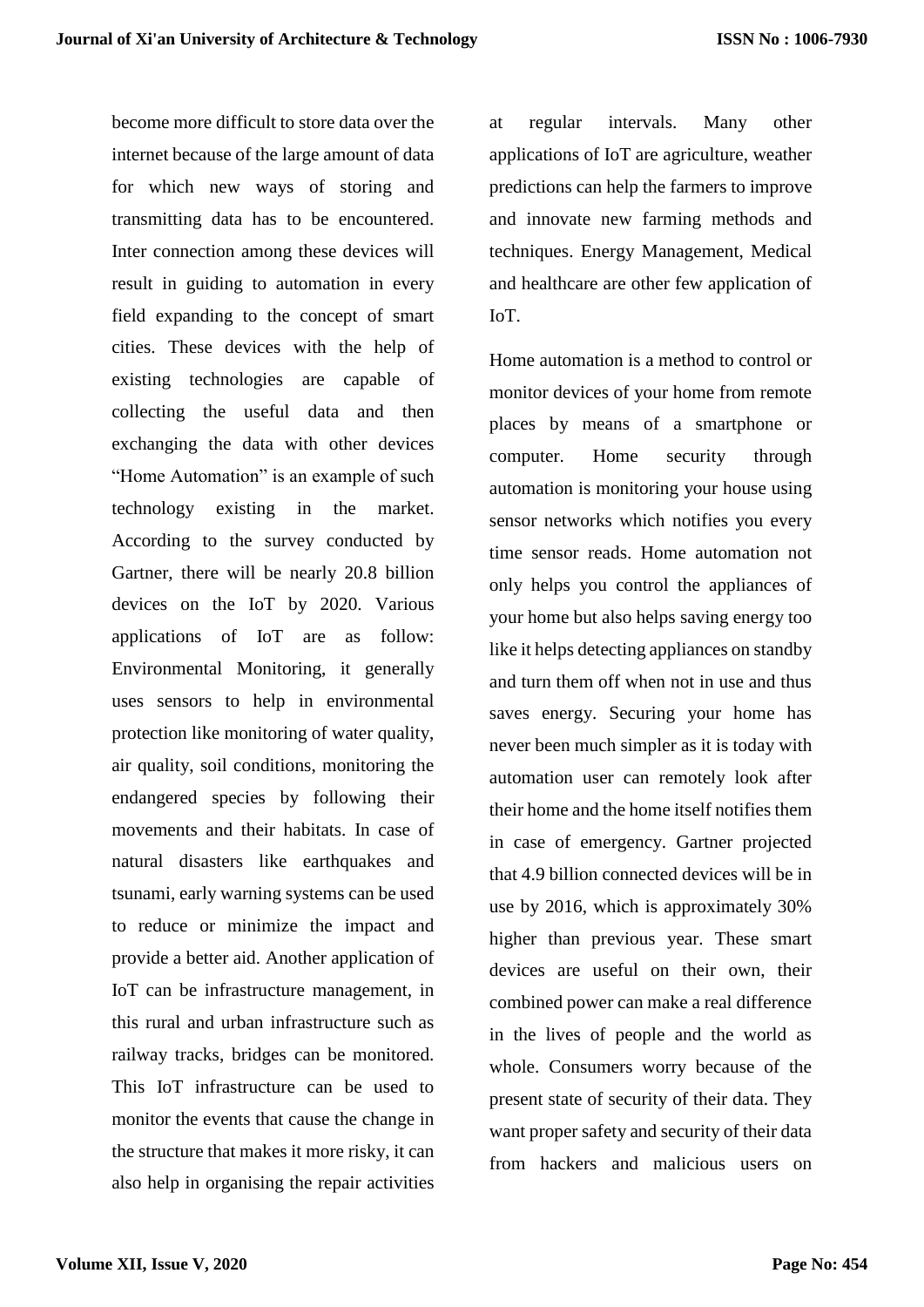internet and proper safety of their home family through usage of smart devices IoT gives people the power to remain connected with their home anytime and from anywhere using any service and any network. Security is another application of IoT, it is using pir sensors, temperature sensors, thermal sensors, cameras or gas and smoke sensors for safety and security of your house. IoT is the future of household and is conquering market at good pace. One can always argue about the benefits and harms of it as hackers can always attack as your data is out there open in cloud and on the other hand you are moving towards a digital world.

#### **2. Literature work:**

Home automation architecture design with three main components uses arduino mega as centralized controller, an Ethernet shield to create a web server, a sensors network and an android smartphone to communicate and give commands remotely via internet to the microcontroller to control the appliances. It also notifies user by sending an email to the registered email id of the user in case the sensors read anything user can control lights fans and air conditioner too and check the appliances if it is already on and can switch then off or on from anywhere. It gives user the comfort and power to monitor their home in their absence.[4] In Kumar's proposed[7] system an Android application is designed for the sole purpose of providing user the convenience to controlling and monitoring. Any device with android operating system can be used. The application also has voice command functionality and timers can also be set to turn the appliances on and off.

Ambient control home automation architecture[5] is also proposed which controls the ambient of the room according to the temperature of the room it uses lm35 temperature sensor along with and amplifier and relays and stepper motors to control the speed of the fans and runs according to the temperature of the room. The sensor reads the data and sends it to the controller the data is analysed and further instruction is sent to turn the relays close or open accordingly. It is a smart way of home automation provides convenient to the user however lights also plays an important role in the ambient of the room future work can be an improved architecture to control the intensity of the lights too.

Hand gesture controlled electronic devices are gaining more popularity these days it is fine piece of technology, a hand gesture based infrared device controlled system is proposed which mainly uses three main components an accelerometer, and ir emitter and a microcontroller the gesture is detected using the accelerometer and Ir emitter sends the command to the receiver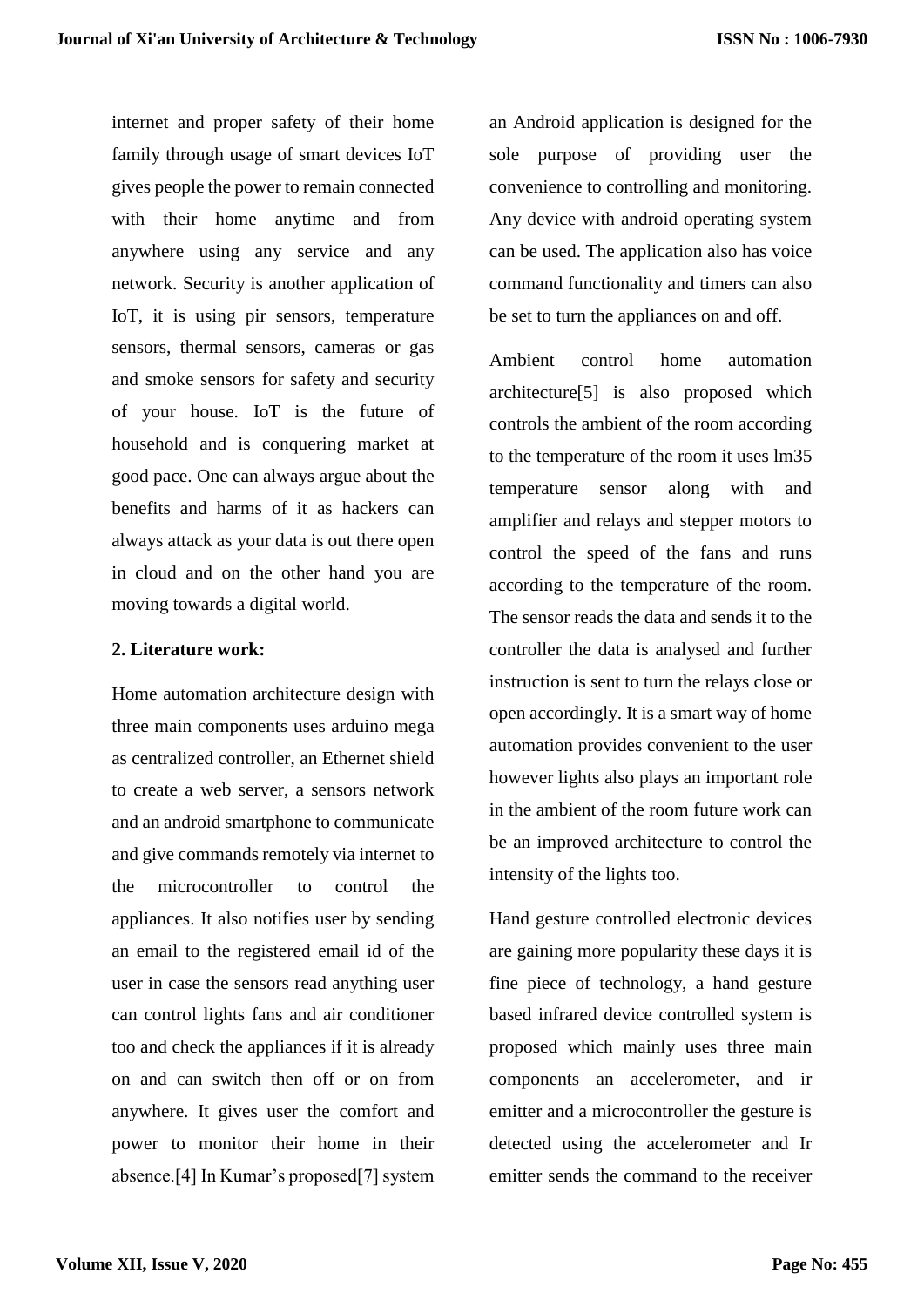in the appliance like television or air conditioner 16 and task is performed accordingly Bluetooth technology is used for the devices which do not use infrared gesture is detected and command is send to device through microcontroller via Bluetooth.[6] Proposed system of control networks using hand gestures. The user uses a glove to make hand gestures to control the system, although it seem a bit futuristic system but it too have a disadvantages of inaccurate gesture making like if the device does not recognize the accurate gesture and detect something else and perform wrong actions[4].

#### **3. Proposed work**

Home automation as the term indicates is the automation of home using the network of sensors and other input and output devices like buzzers and relays for getting control on the appliances and lights in the house. Security has been evolved a lot in time and will grow and evolve in coming time. Home security is an extension of home automation. New concepts of home security in automation provides the comfort and convenience to the occupants and on the same hand gives them a safe environment i.e. safety from the intruders in their absence. This thesis focuses on the concept of providing the home security when the user is away from home. The proposed system uses internet and network of sensors to detect intruder break in, fire and gas leaks to alert user when from home. The system proposed here uses an ATMEGA328P based microcontroller and an Ethernet shield to connect the board to the internet and uses HC-SR501 Pir sensor for motion detection, MQ-2 gas sensor, TMP36 temperature sensor and a buzzer. Sensors connected to the microcontroller get readings from the house and accordingly send sensor data to the microcontroller the controller then responds according to the situation and notifies user on the phone via email and buzzer will alarm the neighbours. The whole purpose of the system is to notify the user in case of intruder break in, fire or gas leaks in the house if the owner of the house is not present.

#### **System Design**

The proposed model of smart home security system is prepared using low cost hardware so as to make it affordable for tier 2 as well as tier 3 people too. It consists of various sensors like pir motion sensor, temperature sensor and gas sensor it also includes a buzzer to notify people nearby in case of emergency.

The proposed system is controlled by ATMEGA328P microcontroller. The purpose of using this microcontroller is to make the system economical. The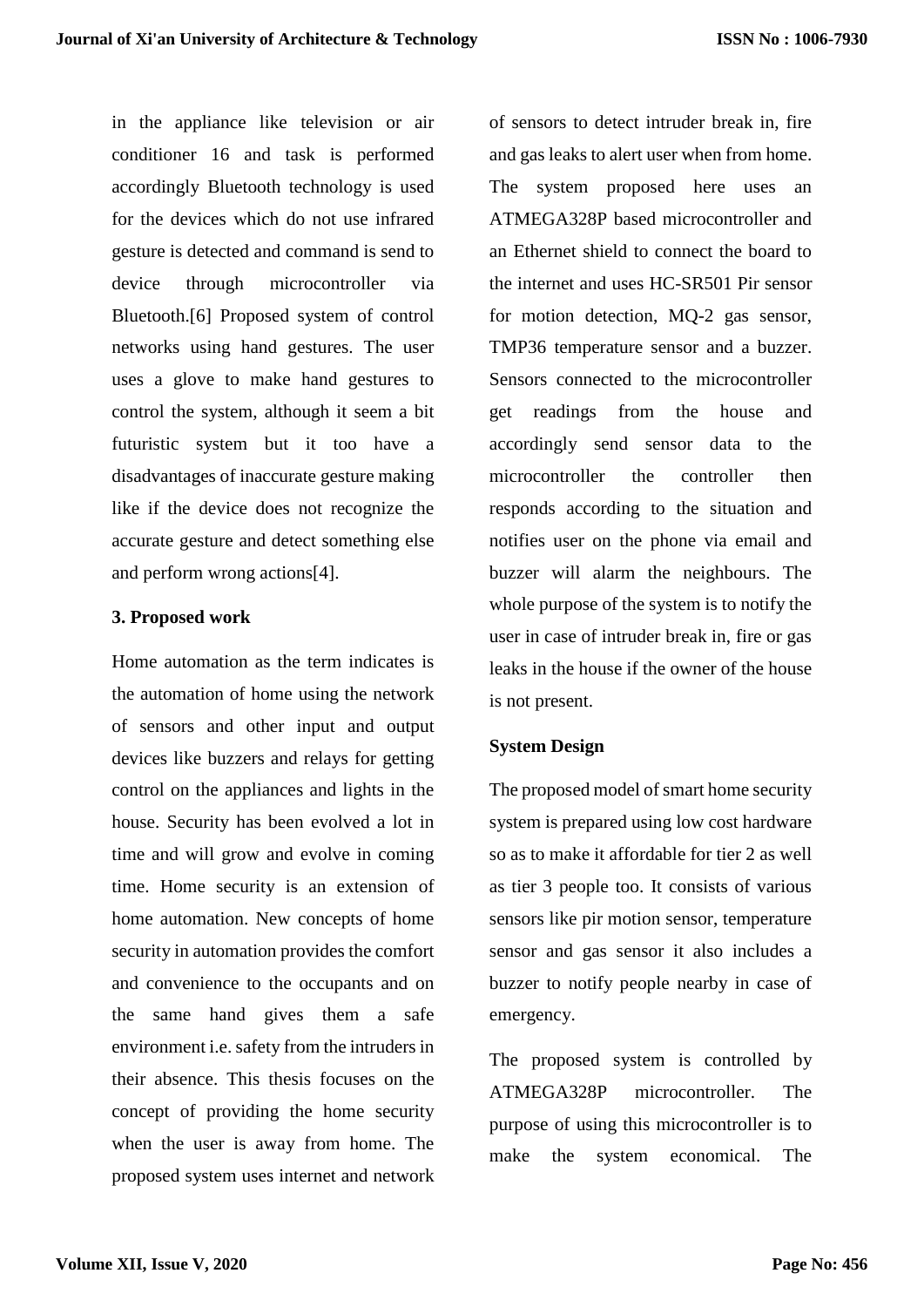microcontroller collects data from the sensors and makes decision accordingly and if it detects any interruption in the sensors or any suspicious data it sends immediate notification to the home owner. If the temperature is risen above a certain level or the gas sensor goes high it notifies the owner and alarm the buzzer.

Hardware system contains sensors ATMEGA328P microcontroller, Ethernet shield and buzzer. The system design is shown in figure.



Fig-1: Proposed architecture

The outputs of the temperature and gas sensor are connected to the analog input as these sensors will give some numeric values according to which the decision will be taken by the microcontroller, and the output of the pir sensor is connected to the digital input. The pir sensor will be installed

on the windows and gas and temperature sensors near the kitchen. Sensors will monitor continuously the temperature if the reading exceeds the defined limit it will notify user same is for gas sensor if the value goes high user will be notified.

# 4. **Results and discussions:**

In order for the system to work properly the kit must always be connected to the internet, Results are taken both with internet connected to the kit and without the internet cable connected to the kit screenshot of both the results is shown below.

## Fig-2: Home automation output

#### **5. Conclusion:**

Our work is focused on the home automation architecture proposed as to physically challenged people to control home Electronic devices by hand gestures using accelerometer. The device helps the aged persons too. Consumers are interested to spend money on smart devices for better sleep, higher comfort and improved safety and security. Converting daily life products into connected products and linking them into smart home system is a complex process. However, home users experience must be easy and intuitive. By achieving the ease of use through entire process including purchase, installation configuration,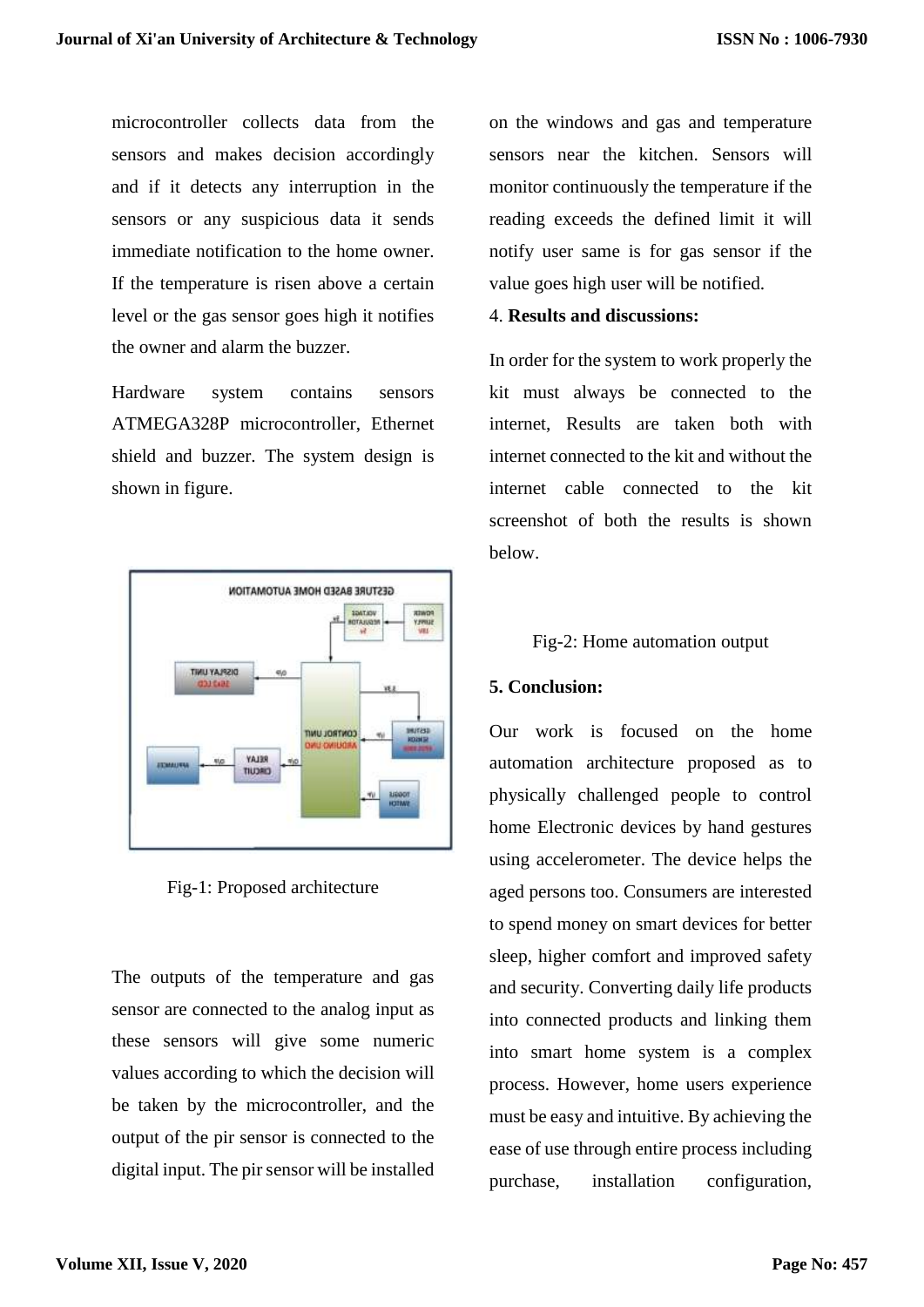operation and management of smart home solutions, smart home technology can be made more popular and accessible to everyone. Advantages of the proposed system: 1. It is very cost effective even people with not very high income can afford it. 2. No extra cost is included as it sends notifications via internet and nowadays everyone is connected to it.

#### **References:**

[1] 2013 home automation bluetooth. Javale, Deepali. 2013, International Journal of Electronics Communication and Computer Technology., p. 4.

[2] 2013 Home Security GSM. Shaligram, Jayashri bangali and Arvind. 2013, International journal for smart home, p. 8.

[3] 2014 home security wificamera gsm. Reddy, Theja Vardhan Reddy and Dr. K. Sreenivasa. 2014, International journal of Advanced Research, p. 12.s

[4] Ubiquitous Smart Home System Using Android. Kumar, Shiu. 2014, International Journal of Computer Networks & Communications, vol. 6(1) pp. 33-43.

[5] Temperature Based automatic power controller for electrical devices. Alam, Md. Murshadul Hoque and Shariful. 2014, International Journal of Advanced Science and Technology, vol. 63 pp. 1-8.

[6] hand gesture based home automation. Bharambhe, Apoorva. 2015, International Journal of Advanced Research in Computer Science and Software Engineering , vol. 5 issue 2.

[7] Exploiting bluetooth on android mobile devices for home scurity applications. Reddy, Kakatam Madhan Rayapa. 2015, International Journal of VLSI Design and Communication Systems, vol 3. issue 10, p 1471-1475.

[8] Home security system using gsm and microcontroller. Hassan, Raqib ul. 2015, open journal of safety science and security, vol. 5. p. 55-62.

[9] http://electronics-project-automationsystem.

[10] electronicsforu.com/electronicsprojects/voice-controlles-homeautomationsystem.

#### [11]

searchmobilecomputing.techtarget.com/def inition/GSM.

[12] en.wikipedia.org/wiki/GSM.

[13] A ubiquitous smart home for elderly. Yang, M. W. Raad & L. T. s.l. : Springer, 2008, .

# [14]

https://www.electronichouse.com/smart-